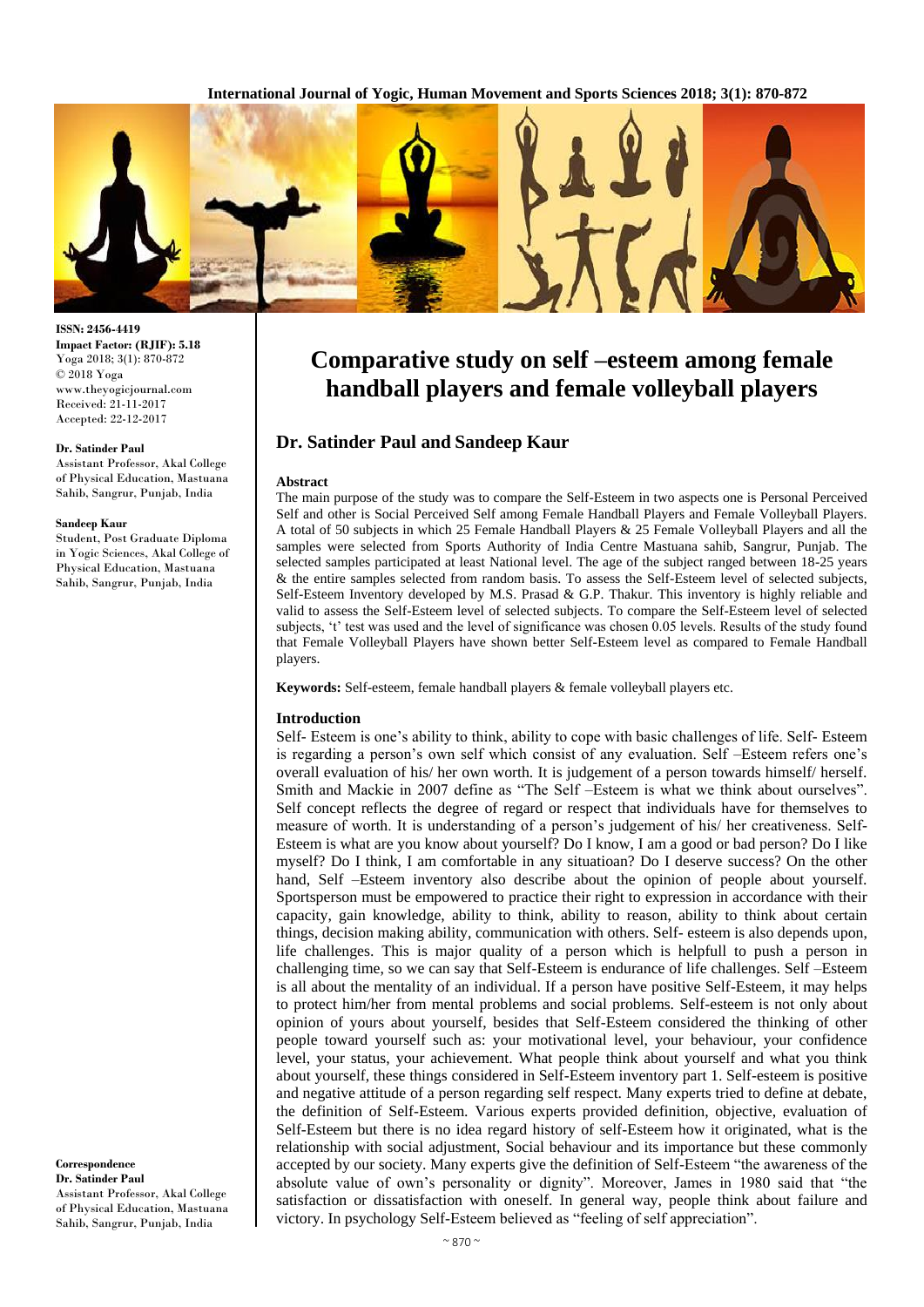Expert helps to introduce of methods for evaluating Self-Esteem to measure the Self-worth, one common research method have been used called questionnaires but these questionnaires type depends the age of group of subjects. Self-Esteem also measure with projection methods for example Thematic Apperception Test. On the other hand, Rosenberg developed a questionnaire on Self-Esteem called Rosenberg Self-Esteem Scale. He was first person who focused on Self-Esteem and develop questionnaire. As we say, Self-Esteem is based on person's feeling of adequacy such as: Psychological problems like Anxiety, Stress, lack of self confidence, feeling of fear, and feeling of insecurity. These all problems are measurable with the help of Self-Esteem inventory; According to Ravens and bullinges"

The subjective perception of physical, mental, social, psychological and functional aspects of well being health". They developed Self-Esteem inventory for children which was covering 6 areas. Negative and positive Self-Esteem is not an issue, it occurs due to many problems and supports. If a person have healthy Self-Esteem, it leads psychological stability, support, self confidence, positive attitude towards each and every activity of life. Decline in Self-Esteem having many reasons like maladjustment, bad relation with parents, bad relations with society, lack of motivation level, psychosomatic disorders, family problems. In the last but not least, Self-Esteem is an emotion for people to adapt to society and live happily. Psychology is the study of behaviour and mind. Psychology explore concept such as perception, cognitive, attention, emotion, intelligence, motivation, brain functioning, personality, behaviour. In sports psychological stability is most important that allows you to be yours best and keeps you in the zone when you are performing extremely well. Practice and imagination is also important concepts. Great players needs to have a great imagination and needs to be able to look deep inside themselves to know how they might react in every situation. If something doesn't feel comfortable or there is nervousness, that means that the athletes needs to work on preparing for it in training so that if situation happens in competition.

#### **Methodology**

Following methodological steps have been taken to verify the hypothesis established by the investigator:

## **Selection of Subjects**

The subjects for the study were 50 young women in which 25 Handball Players & 25 Volleyball Players belonging to the SAI Centre Mastuana Sahib, Sangrur, Punjab. Their age ranged between 18-25 years. All the subjects were participated at least National level.

## **Selection of Variables**

The variables selected for this study were as follows: Self Esteem-(i) Personal Perceived Self (ii) Social Perceived Self.

## **Selection of Tool**

For this study, tool used to measure the Self Esteem, the following test was selected & scores were considered as criterion measure for the study was M.S. Prasad & G.P. Thakur and test was administered to the study.

### **Statistical Technique**

The data was collected by the researcher himself/herself during spare time of the subjects with proper orientation. Independent sample't' test was calculated along with mean

and standard deviation.

#### **Results**

The raw data on Self Esteem scale was subjects to appropriate statistical analysis and the results of women section are presented in table no.1:

**Table 1:** Mean Difference of Personal Perceived Score of Female Handball and Female Volleyball Players

| Group                       |    | Mean | S.D.  | M.D. | $6 + 2$ |
|-----------------------------|----|------|-------|------|---------|
| Handball Players (Female)   | 25 | 148  | 15.73 |      |         |
| Volleyball Players (Female) | 25 | 141  |       |      |         |
| 't' at $0.05 = 2.02$        |    |      |       |      |         |

From table no.1, result found that the Female Handball Players have shown more Self -Esteem (M=148.2, S.D= 15.73) as compare to Female Handball Players (M= 141, S.D.  $=12.12$ ). The calculated't' value is 1.72, which is less than the tabulated value, so that there is no significant difference has been found at 0.05 level.



**Fig 1**

**Table 2:** Mean Difference of Social Perceived Score of Female Handball and Female Volleyball Players

| Group                       |    | Mean | S.D.  | M.D. | $6+9$ |
|-----------------------------|----|------|-------|------|-------|
| Handball Players (Female)   | 25 | 121  | 34.80 | 40   | 3.89  |
| Volleyball Players (Female) |    | 161  | 44.47 |      |       |
| 't' at $0.05 = 2.02$        |    |      |       |      |       |

From table no.2, result found that the female handball players have shown low self-esteem level (M=121 S.D= 34.80) as compare to female volleyball players (M= 161, S.D. =44.47). The calculated't' value is 3.89, which is greater than the tabulated value, so that there is highly significant difference has been found at 0.05 level.